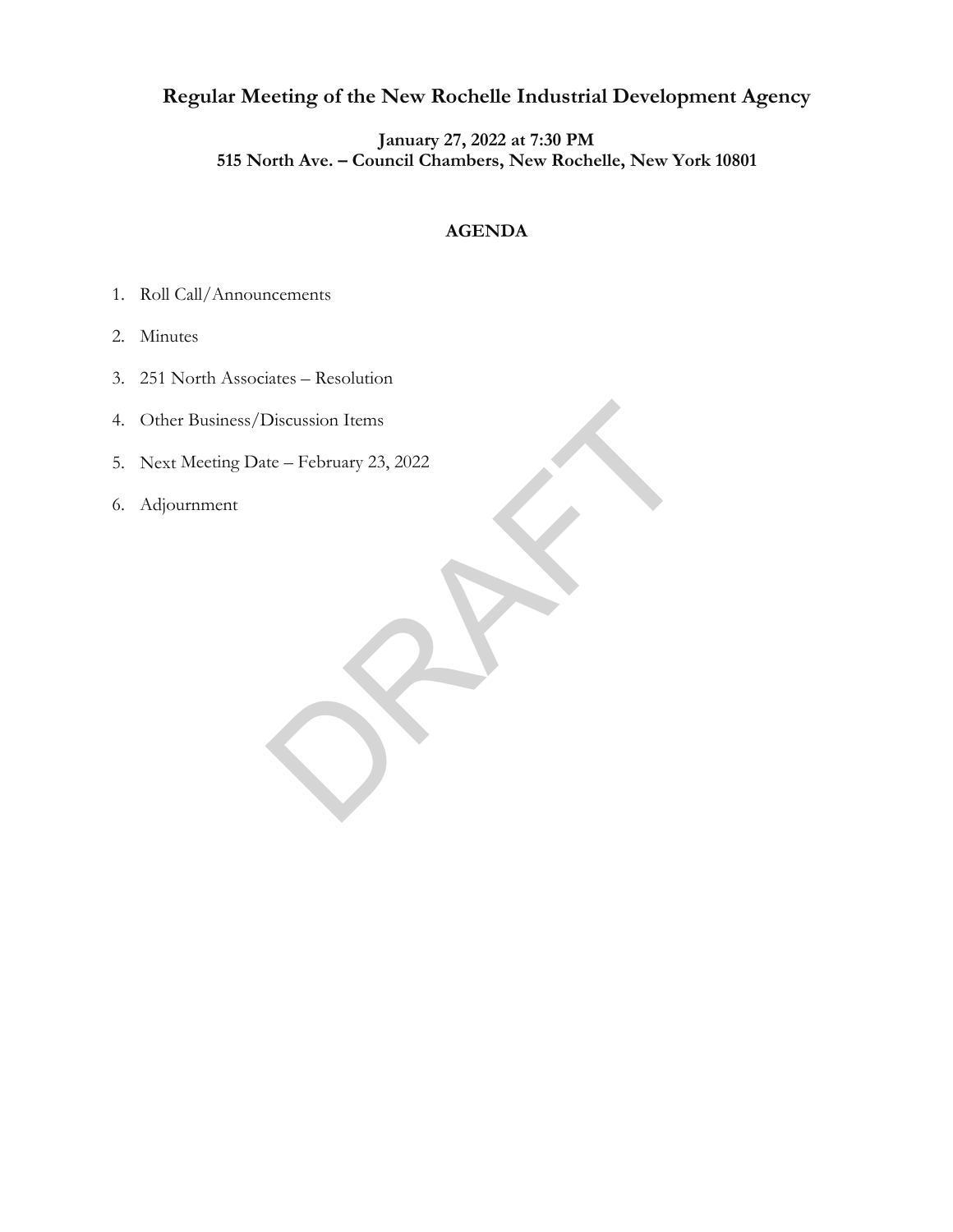**Minutes Summary of the Regular Meeting of the New Rochelle Industrial Development Agency** (IDA) held on Wednesday, December 15, 2021 at 7:30 pm via Microsoft Teams

| Present:      | Ivar Hyden, Vice Chair<br>Howard Greenberg, Secretary<br>Jordanna Davis, Member<br>Felim O'Malley, Member<br>Amy Moselhi, Member                                                                                                                              |
|---------------|---------------------------------------------------------------------------------------------------------------------------------------------------------------------------------------------------------------------------------------------------------------|
| Absent:       | Charles B. Strome, III, Chair<br>Robert Balachandran, Treasurer                                                                                                                                                                                               |
| Also Present: | Kathleen Gill, Chief of Staff, Interim Commissioner of Development<br>Adam Salgado, IDA Executive Director, Dpty. Commiss. for Econ. Dev.<br>Lisa Davis, Economic Development / IDA Manager<br>Darius Chafizedah, Esq., IDA Transaction Counsel, Harris Beach |

#### **IDA Meeting was called to order by the Vice Chairman, Mr. Hyden. Roll Call was taken.**

#### **Announcements:** None.

**Minutes:** A motion was made by Ms. Moselhi and seconded by Ms. J. Davis to approve the October 2021 Minutes; and was unanimously approved.

#### **Financial Analyst Contract – Resolution**

Mr. Salgado stated that the resolution before the Board was to authorize the execution and delivery of a contract with National Development Council, also known as NDC, to provide professional financial technical services to design and analyze financial agreements and secure financing for housing, community and economic projects consistent with the City of New Rochelle's comprehensive plan of development. The expenditure not to exceed \$112,500 per year is available in the IDA's Consultants line item. Lisa Davis, Economic Development / IDA Manager<br>Darius Chafizedah, Esq., IDA Transaction Counsel, Ha<br>ed to order by the Vice Chairman, Mr. Hyden. Roll Call was ta<br>e.<br>B. mande by Ms. Moselhi and seconded by Ms. J. Davis to a

A motion to approve was made by Ms. J. Davis and seconded by Mr. Greenberg. All in favor, the motion passed.

## **City Services 2022 Contract - Resolution**

Mr. Salgado introduced the resolution for the Board to authorize the extension of the City Services contract for the term of one year, from January 1, 2022 through December 31, 2022. The \$200,000 amount remains the same as 2021 and covers City services provided to the IDA. This amount has been included and was approved in the 2022 adopted budget of the Agency in October.

A motion to approve was made by Mr. Greenberg and seconded by Mr. Hyden. All in favor, the motion passed.

## **Next Meeting:** January 26, 2022

**Adjournment**: Ms. J. Davis made a motion to adjourn the meeting, seconded by Mr. Hyden. All in favor, the motion passed.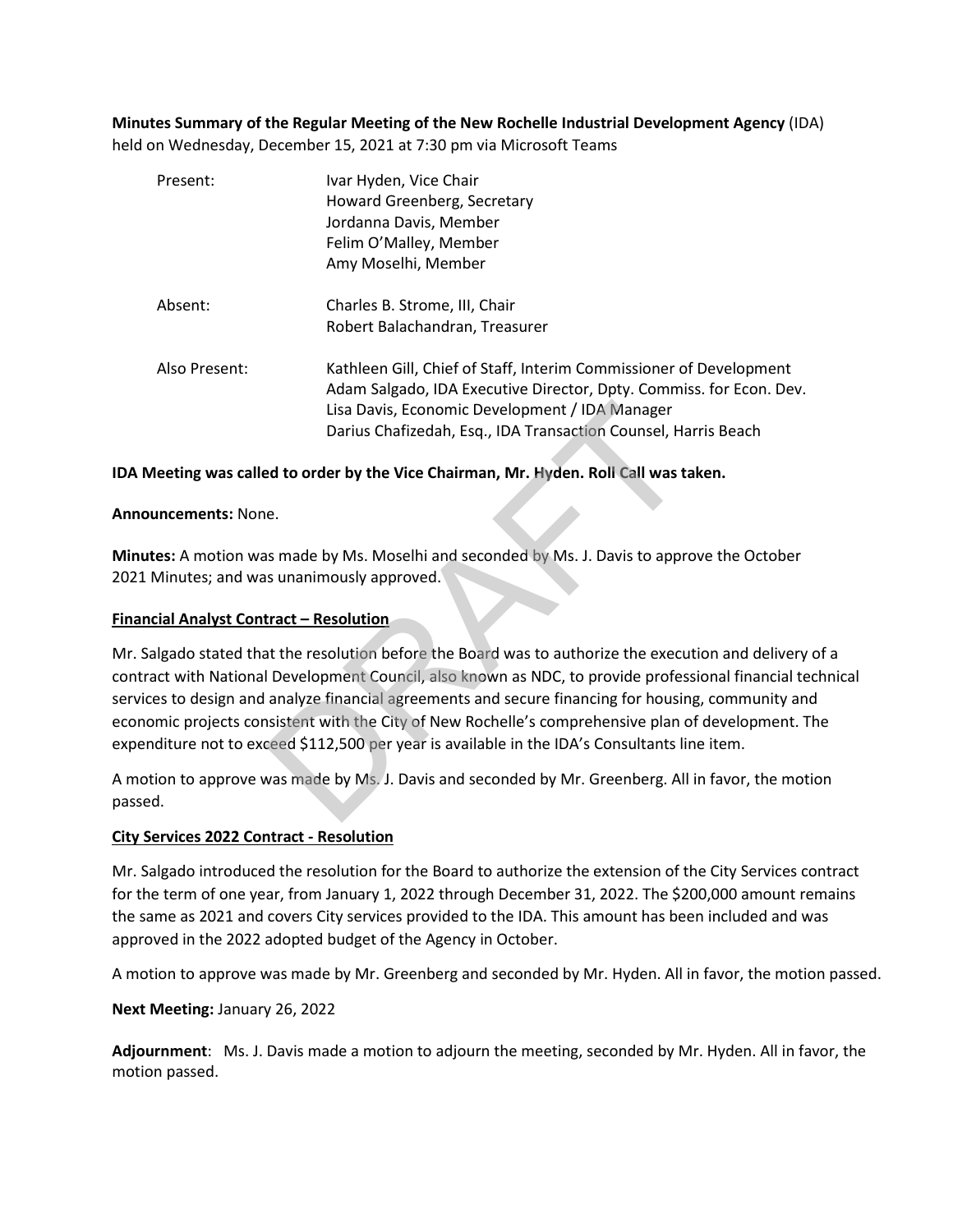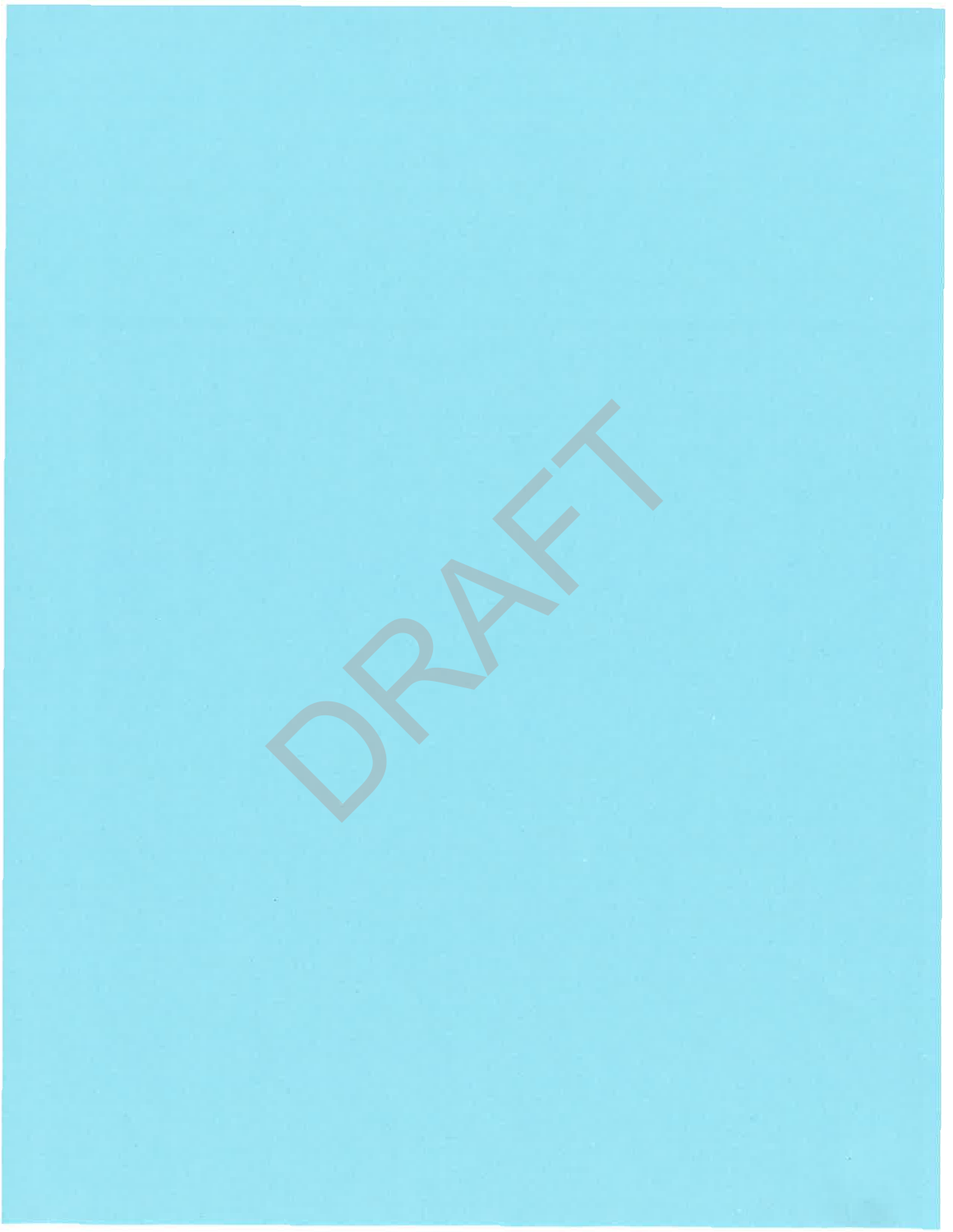Date: January 27, 2022

At a meeting of the New Rochelle Industrial Development Agency (the "Agency") held on January 27, 2022, at City Hall, 515 North Avenue, New Rochelle, New York, the following members of the Agency were:

Present:

Absent:

Also Present:

After the meeting had been duly called to order, the Chair announced that among the purposes of the meeting was to consider and take action on certain matters pertaining to the 251 North Associates, LLC Project located at 251 North Avenue, New Rochelle, New York. d been duly called to order, the Chair announced that am<br>
consider and take action on certain matters pertainin<br>
ject located at 251 North Avenue, New Rochelle, New Y<br>
solution was duly moved by

The following resolution was duly moved by \_\_\_\_\_\_\_\_\_\_\_\_\_\_, seconded by \_\_\_\_\_\_\_\_\_\_\_\_\_\_\_\_\_, discussed and adopted with the following members voting:

Voting Aye Voting Nay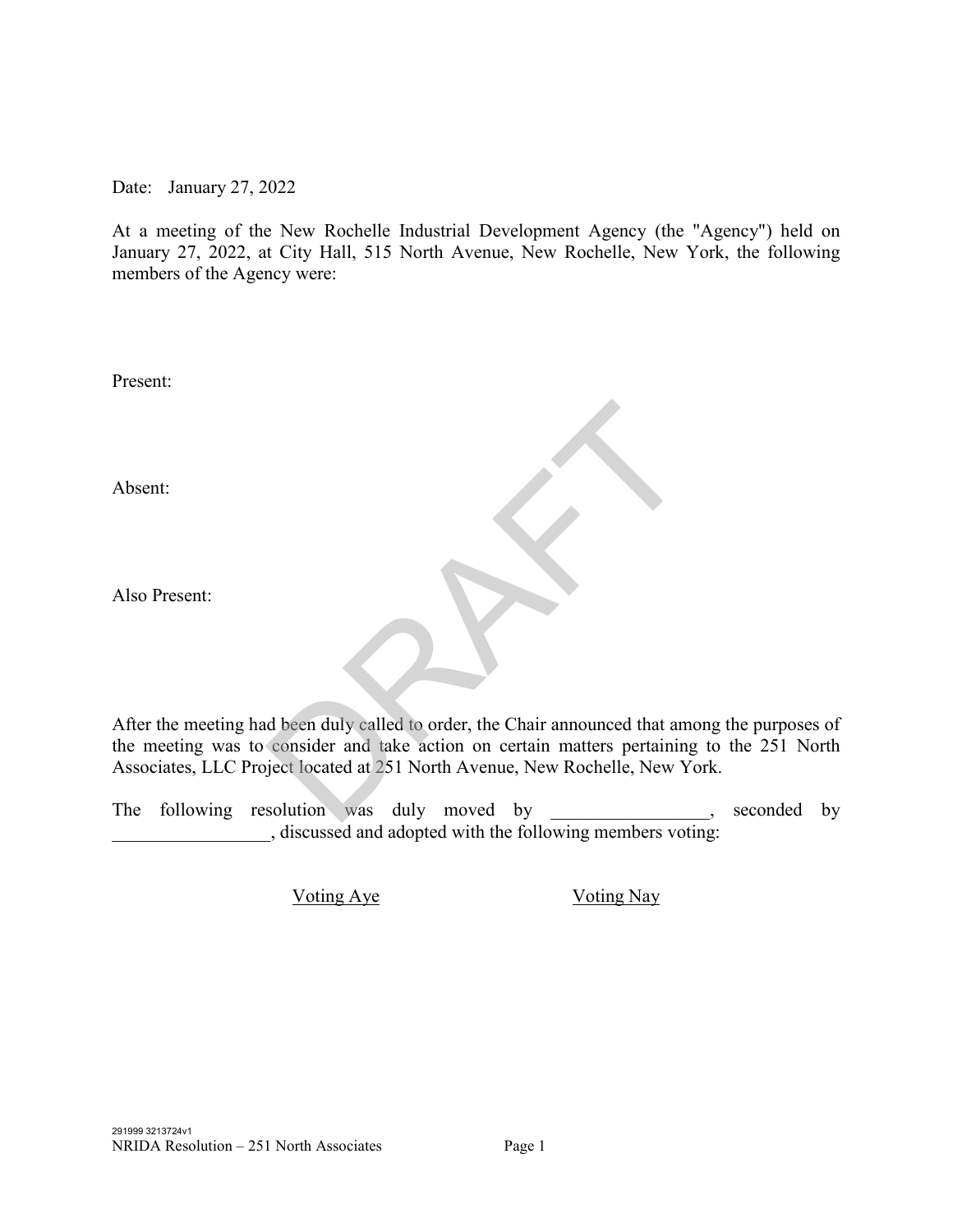## **AUTHORIZING RESOLUTION**

*(251 North Associates, LLC Project)* 

A regular meeting of the New Rochelle Industrial Development Agency was convened on January 27, 2022.

The following resolution was duly offered and seconded, to wit:

Resolution No. 01/2022-\_\_\_

RESOLUTION OF THE NEW ROCHELLE INDUSTRIAL DEVELOPMENT AGENCY (i) AUTHORIZING THE CREATION BY 251 NORTH ASSOCIATES, LLC (THE "COMPANY") OF TWO SINGLE PURPOSE ENTITIES ("SPE"), EACH TO BE OWNED BY THE COMPANY, FOR THE PURPOSE OF, AMONG OTHER THINGS, EFFECTUATING MORTGAGE REFINANCING OF ALL OR A PORTION OF THE FACILITY (AS DEFINED BELOW), WHICH SUCH FACILITY IS LOCATED 251 NORTH AVENUE, CITY OF NEW ROCHELLE, NEW YORK, AND (ii) AUTHORIZING THE EXECUTION OF AMENDMENTS TO THE 2018 DOCUMENTS (AS DEFINED BELOW) AND ANY AND ALL DOCUMENTS NECESSARY AND INCIDENTAL THERETO 'SPE"), EACH TO BE OWNED BY THE COMPANY<br>
DF, AMONG OTHER THINGS, EFFECTUATING M<br>
NG OF ALL OR A PORTION OF THE FACILITY (AS<br>
HICH SUCH FACILITY IS LOCATED 251 NORTH<br>
EW ROCHELLE, NEW YORK, AND (ii) AUTHORI<br>
N OF AMENDMENTS

WHEREAS, by Title 1 of Article 18-A of the General Municipal Law of the State of New York, as amended, and Chapter 785 of the Laws of 1976 of the State of New York, as amended (collectively, the "Act"), the **NEW ROCHELLE INDUSTRIAL DEVELOPMENT AGENCY** (the "Agency") was created with the authority and power to own, lease and sell property for the purpose of, among other things, acquiring, constructing and equipping industrial, manufacturing and commercial facilities as authorized by the Act; and

**WHEREAS,** the Agency previously undertook a certain project (the "Project") for the benefit of **251 NORTH ASSOCIATES, LLC** (the "Company") consisting of: (i) the Agency taking title, possession or control (by deed, lease, license or otherwise) of approximately 0.24 acres of land commonly known as 251 North Avenue, City of New Rochelle, Westchester County, New York, being more particularly identified as Section 1, Block 231, Lot 0023 (the "Land") and the existing improvements located thereon consisting principally of an existing commercial building (the "Existing Improvements"); (ii) the demolition of the Existing Improvements; (iii) the construction on the Land of an approximately fourteen (14) story mixeduse commercial/residential development containing approximately 87,000 square feet as follows: approximately 4,000 square feet on the ground floor will accommodate retail space; and the remaining floors will contain one hundred and twelve (112) residential units, consisting of approximately thirteen (13) studio apartments, ninety-two (92) one-bedroom apartments and seven (7) two-bedroom apartments, containing a total of approximately 83,000 square feet (all as more fully detailed in the Company's Application on file with the Agency) (collectively, the "Improvements"); and (iv) the acquisition and installation by the Company in and around the Land and the Improvements of items of equipment, machinery and other tangible personal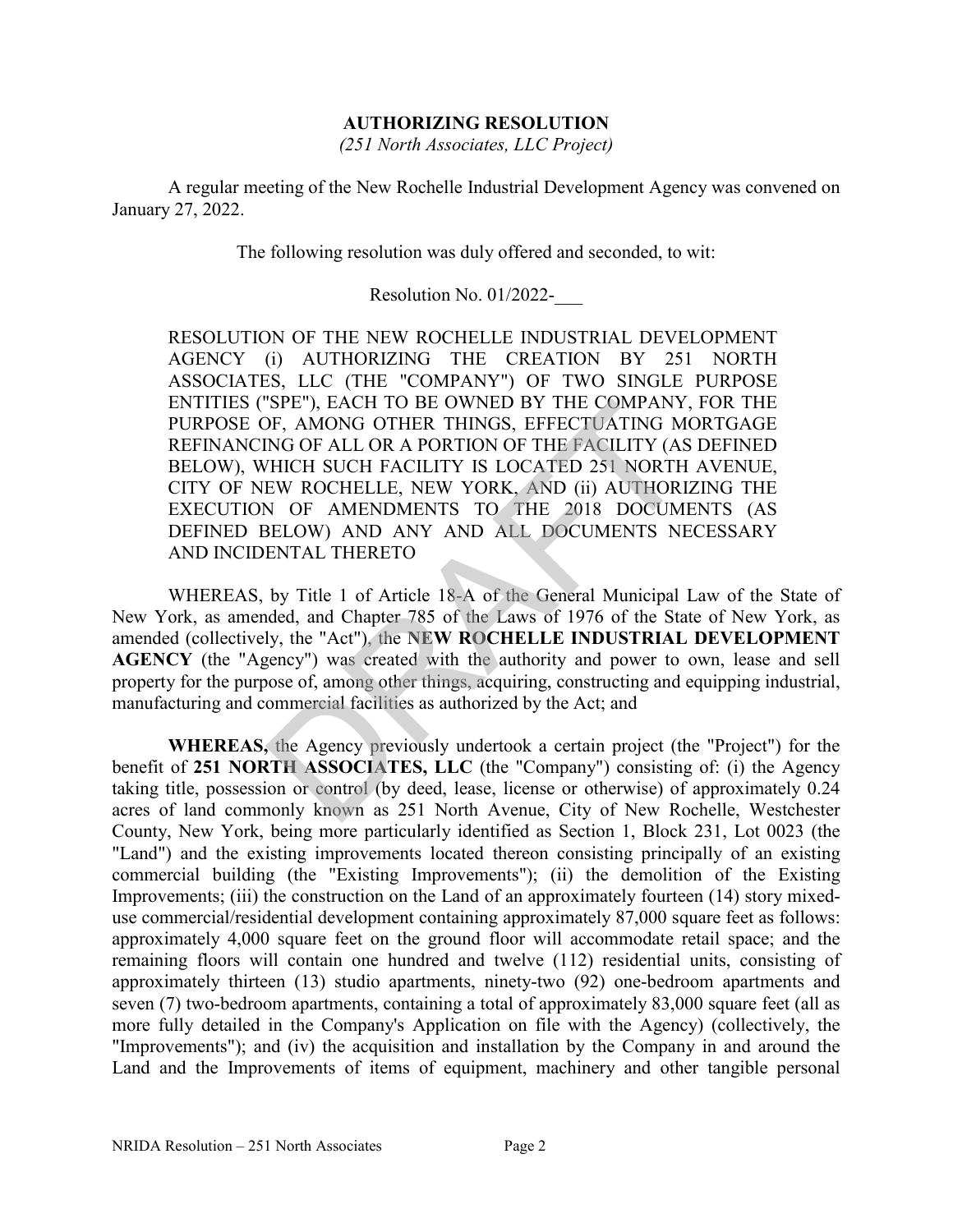property (the "Equipment"; and, together with the Land, Existing Improvements and Improvements, collectively, the "Facility"); and

WHEREAS, in connection with Project, the Agency and the Company executed, among other things the following collectively referred to as the 2018 Documents: (i) a certain agent and financial assistance and project agreement (the "Project Agreement"), dated as of February 27, 2018, (ii) a certain lease agreement (the "Lease Agreement"), leaseback agreement (the "Leaseback Agreement"), PILOT agreement (the "PILOT Agreement"), and PILOT Mortgage (the "PILOT Mortgage"), each dated as of February l, 2018, and by and between the Agency and the Company (as the same have been amended from time to time); (iii) a certain Environmental Compliance and Indemnification Agreement, dated as of February 1, 2018, from the Company to the Agency; and (iv) a certain \$22,496,448 principal amount Building Loan Fee and Leasehold Mortgage, dated as of February 27, 2018 (the "Building Loan Mortgage"), by and from the Agency and the Company to PREDF II Non-Levered, LLC and a certain \$8,079,552 principal amount Project Loan Fee and Leasehold Mortgage, dated as of February 27, 2018 (the "Project Loan Mortgage"), by and from the Agency and the Company to PREDF II Non-Levered, LLC; and

WHEREAS, by correspondence dated April 9, 2021, the Company informed the Agency that the Company desired to create a three-unit commercial condominium (the "Condominium") on the Land and on a Land-adjacent parcel located at 247 North Avenue, in the City of New Rochelle ("247 North Avenue"); and mpany to PREDF II Non-Levered, LLC and a certain 3<br>
1 Fee and Leasehold Mortgage, dated as of February 27<br>
y and from the Agency and the Company to PREDF II<br>
by correspondence dated April 9, 2021, the Company in<br>
sistical

WHEREAS, two condominium units ("Unit A" and "Unit B") are situated on the Land and one condominium unit ("Unit C") is located at 247 North Avenue; and

WHEREAS, to effectuate the creation of the condominium, the Agency and the Company (i) amended the 2018 Documents to accurately represent and describe the Land as encumbered by condominium Unit A and Unit B, and (ii) subordinated the PILOT Mortgage to the condominium declaration (the "Condominium Declaration") of the Company; and

WHEREAS, the construction of the Facility is now complete, and the Company has informed the Agency that it desires to refinance existing indebtedness with a mortgage loan (the "2022 Mortgage Loan") secured by a lien (the "2022 Mortgage") on **condominium Unit A only**; and

WHEREAS, to facilitate the 2022 Mortgage loan, the 2022 Mortgage lender has required that Unit A and Unit B be separately owned, and that both Unit A and B be transferred to new single purpose entities (each an "SPE"), each of which will be wholly owned by the Company; and

WHEREAS, to facilitate the 2022 Mortgage loan, the Company has requested by correspondence to the Agency dated December 13, 2021 (the "Correspondence") that the Agency (i) consent to the transfer of condominium Unit A and Unit B to the new SPEs, (ii) approve corresponding modifications to the 2018 Documents such that Unit A and Unit B are subject to separate transactional documents (collectively, the "2022 Documents"), and (iii) acknowledge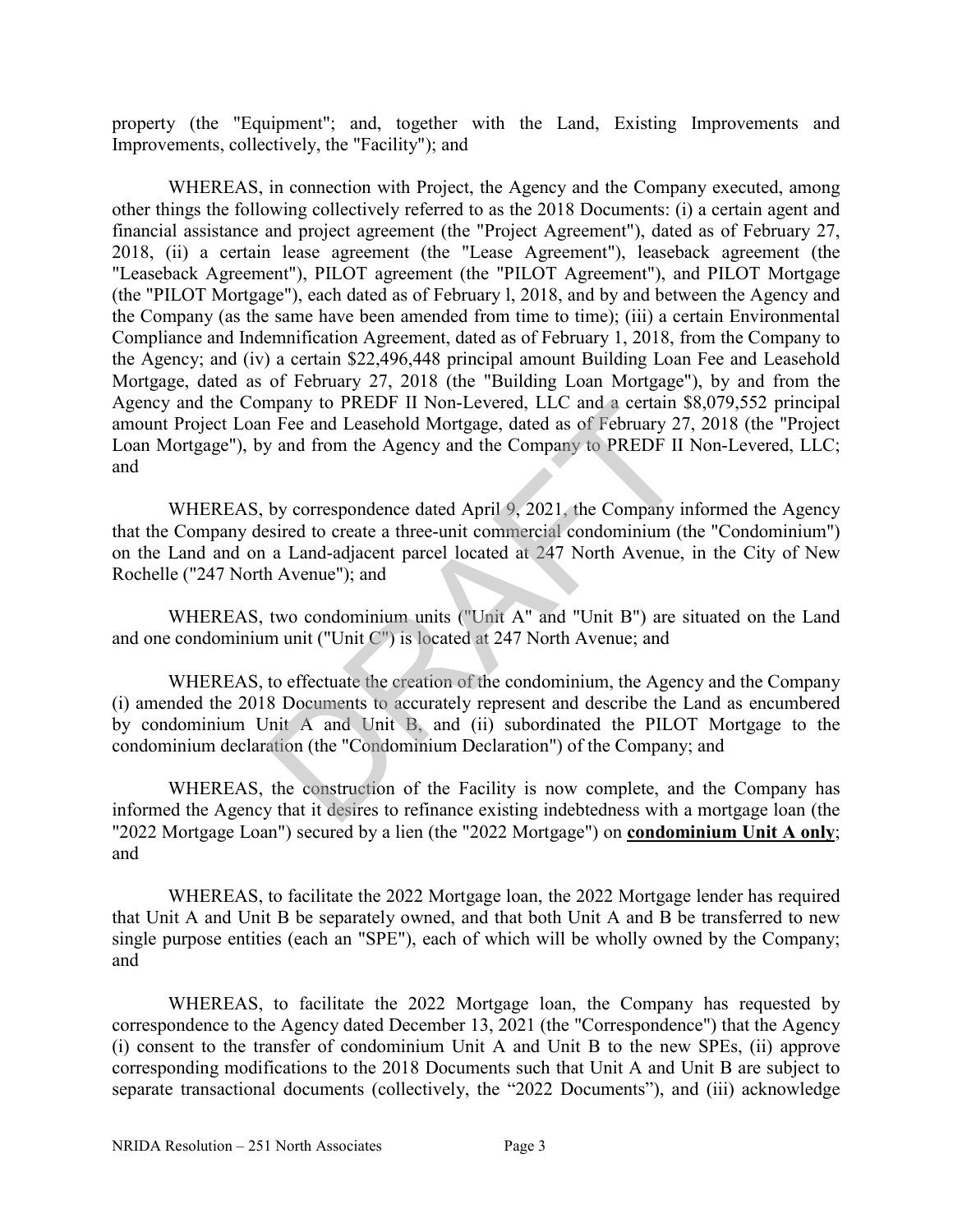and consent to the assignment by the Company of all of its rights and obligations under the documents for Unit A and Unit B to new SPEs ((i)-(iii) herein being the "2022 Transaction"); and

WHEREAS, condominium Unit A will continue to constitute a "project" under the Act; and

WHEREAS, the Agency has given due consideration to the aforementioned Correspondence and request of the Company, the proposed 2022 Transaction, and the materials furnished to the Agency by or on behalf of the Company.

NOW, THEREFORE, BE IT RESOLVED BY THE MEMBERS OF THE NEW ROCHELLE INDUSTRIAL AGENCY AS FOLLOWS:

Section 1. The Agency finds that the 2022 Transaction constitutes a "Type II action" pursuant to 6 N.Y.C.R.R. § 617.5 and therefore is exempt from review under SEQRA.

Section 2. The Agency hereby finds and determines:

(a) By virtue of the Act, the Agency has been vested with all powers necessary and convenient to carry out and effectuate the purposes and provisions of the Act and to exercise all powers granted to it under the Act; and

and

(b) The Project continues to constitute a "project", as such term is defined in the Act;

(c) The actions undertaken by the Agency will promote and maintain the job opportunities, health, general prosperity and economic welfare of the citizens of the City of New Rochelle and the State of New York and continue to provide mixed-use space and housing for the residents of the City of New Rochelle, and improve their standard of living and thereby serve the public purposes of the Act; and The Agency finds that the 2022 Transaction constitute<br>R.R. § 617.5 and therefore is exempt from review under<br>The Agency hereby finds and determines:<br>true of the Act, the Agency has been vested with all po<br>out and effectuat

(d) The Agency and any and all other instruments, documents, certificates, affidavits, returns and agreements in connection therewith, all with respect to the 2022 Transaction, are reasonably necessary to continue to provide mixed-use space and housing for the residents of the City of New Rochelle, and improve their standard of living and thereby serve the public purposes of the Act; and

(d) It is desirable and in the public interest for the Agency to approve and consent to the 2022 Transaction to execute and deliver the 2022 Documents any and all instruments, documents, certificates, affidavits, returns and agreements in connection therewith, all with respect to the 2022 Transaction, subject to the satisfaction of the terms and conditions hereinafter set forth.

Section 3. (a) The Agency hereby approves and consents to the 2022 Transaction and the execution, delivery and performance of the 2022 Documents.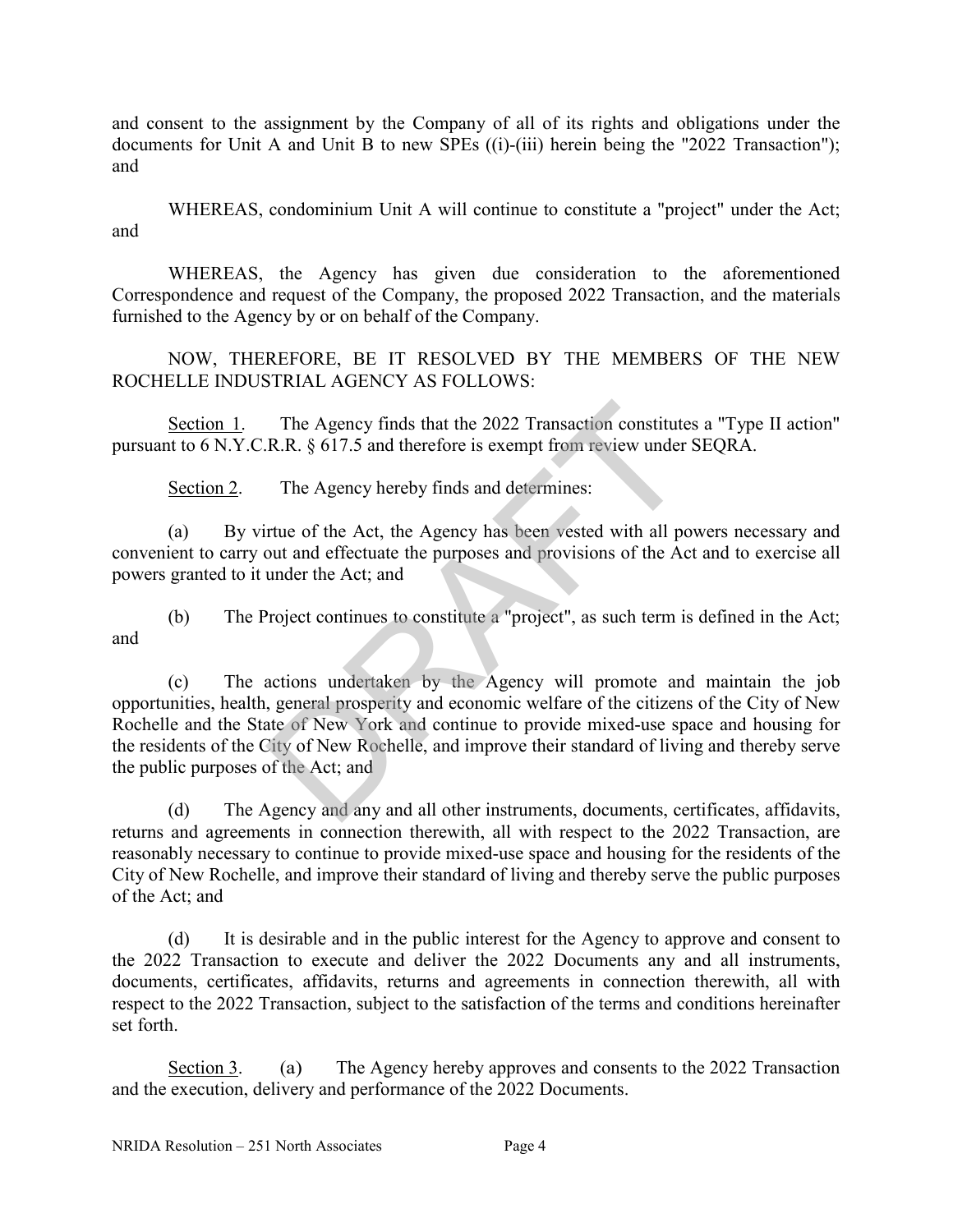(b) The Chair or the Executive Director of the Agency are each hereby authorized, on behalf of the Agency, to execute and, upon satisfaction by the Company of the conditions set forth in Section 4 hereof, deliver any and all instruments, documents, certificates, affidavits, returns and agreements in connection with the 2022 Transaction in connection therewith in the forms and on such terms and conditions acceptable to the Chair or the Executive Director of the Agency and, where appropriate, the Secretary or Assistant Secretary of the Agency is hereby authorized to affix the seal of the Agency to any and all such instruments, documents, certificates, affidavits, returns and agreements and to attest the same. The execution of any and all such instruments, documents, certificates, affidavits, returns and agreements by the Chair or the Executive Director of the Agency, or by any authorized representative of the Agency designated by the Chair or the Executive Director as hereinafter provided, shall constitute conclusive evidence of such approval.

(b) The Chair or the Executive Director is further hereby authorized, on behalf of the Agency, to designate in writing any additional authorized representatives of the Agency.

Section 4. The Agency's approval and consent to the 2022 Documents and its authorization to deliver any instruments, documents, certificates, affidavits, returns and agreements with respect to the 2022 Documents pursuant to these Resolutions are subject to and conditioned upon (i) the Company's payment in full to the Agency of the 2022 Transaction fee of the Agency for the 2022 Documents in an amount to be determined by the Agency acting by and through its Chair, Executive Director or Assistant Secretary, and (ii) the Company's payment in full of the fees and expenses of the Agency's legal counsel in connection with the 2022 Documents. The Chair or the Executive Director is further here<br>y, to designate in writing any additional authorized rep<br>The Agency's approval and consent to the 2022<br>elliver any instruments, documents, certificates, affidence<br>to the

Section 5. The Agency hereby acknowledges and confirms that, upon the conclusion of the 2022 Transaction and the execution and delivery of the 2022 Documents, the 2018 Documents shall remain in full force and effect in accordance with their respective terms and conditions.

Section 6. The officers, employees and agents of the Agency are hereby authorized and directed for and in the name and on behalf of the Agency to do all acts and things required and to execute and deliver all such certificates, instruments and documents, to pay all such fees, charges and expenses and to do all such further acts and things as may be necessary or, in the opinion of the officer, employee or agent acting, desirable and proper to effect the purposes of the foregoing resolutions and to cause compliance by the Agency with all of the terms, covenants and provisions of the documents executed for and on behalf of the Agency. All acts heretofore taken by the Agency with respect to the subject matter of the foregoing resolutions are hereby approved, ratified and confirmed.

Section 7. These Resolutions shall take effect immediately.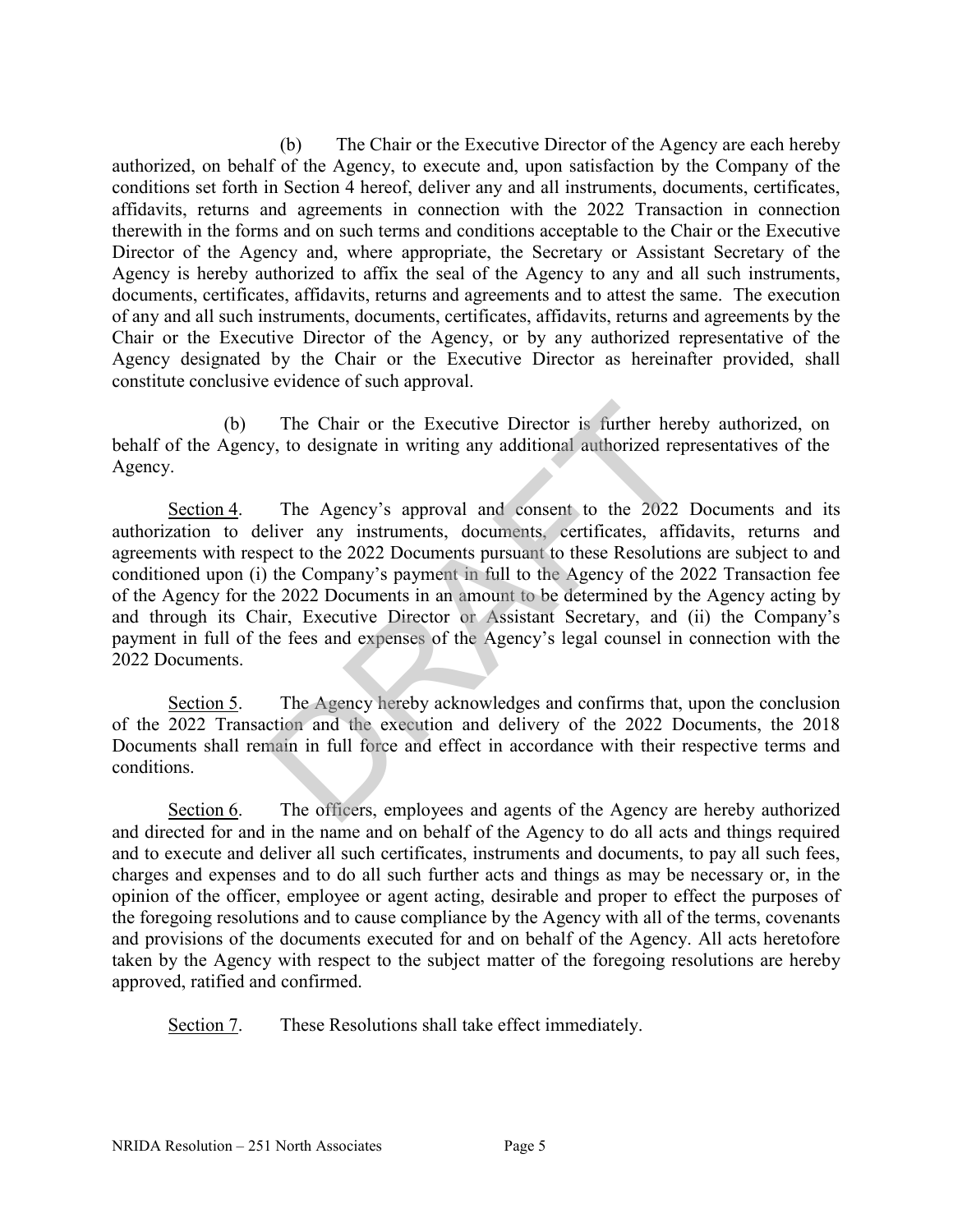STATE OF NEW YORK ) ) *ss:* COUNTY OF WESTCHESTER )

I, the undersigned, Secretary of the New Rochelle Industrial Development Agency, DO HEREBY CERTIFY:

That I have compared the annexed extract of minutes of the meeting of the New Rochelle Industrial Development Agency (the "Agency"), including the resolutions contained therein, held on January 27, 2022, with the original thereof on file in the Agency's office, and that the same is a true and correct copy of the proceedings of the Agency and of such resolutions set forth therein and of the whole of said original insofar as the same related to the subject matters therein referred to.

I FURTHER CERTIFY, that all members of said Agency had due notice of said meeting, that the meeting was in all respects duly held and that, pursuant to Article 7 of the Public Officers Law (Open Meetings Law), said meeting was open to the general public, and that public notice of the time and place of said meeting was duly given in accordance with such Article 7. and of the whole of said original insofar as the same related to the sub-<br>referred to.<br>I FURTHER CERTIFY, that all members of said Agency had due no<br>that the meeting was in all respects duly held and that, pursuant to Arti

I FURTHER CERTIFY, that there was a quorum of the members of the Agency present throughout said meeting.

I FURTHER CERTIFY, that as of the date hereof, the attached resolutions are in full force and effect and have not been amended, repealed or modified.

IN WITNESS WHEREOF, I have hereunto set my hand and affixed the seal of said Agency this  $\qquad \text{day of} \qquad \qquad , 2022.$ 

**Secretary**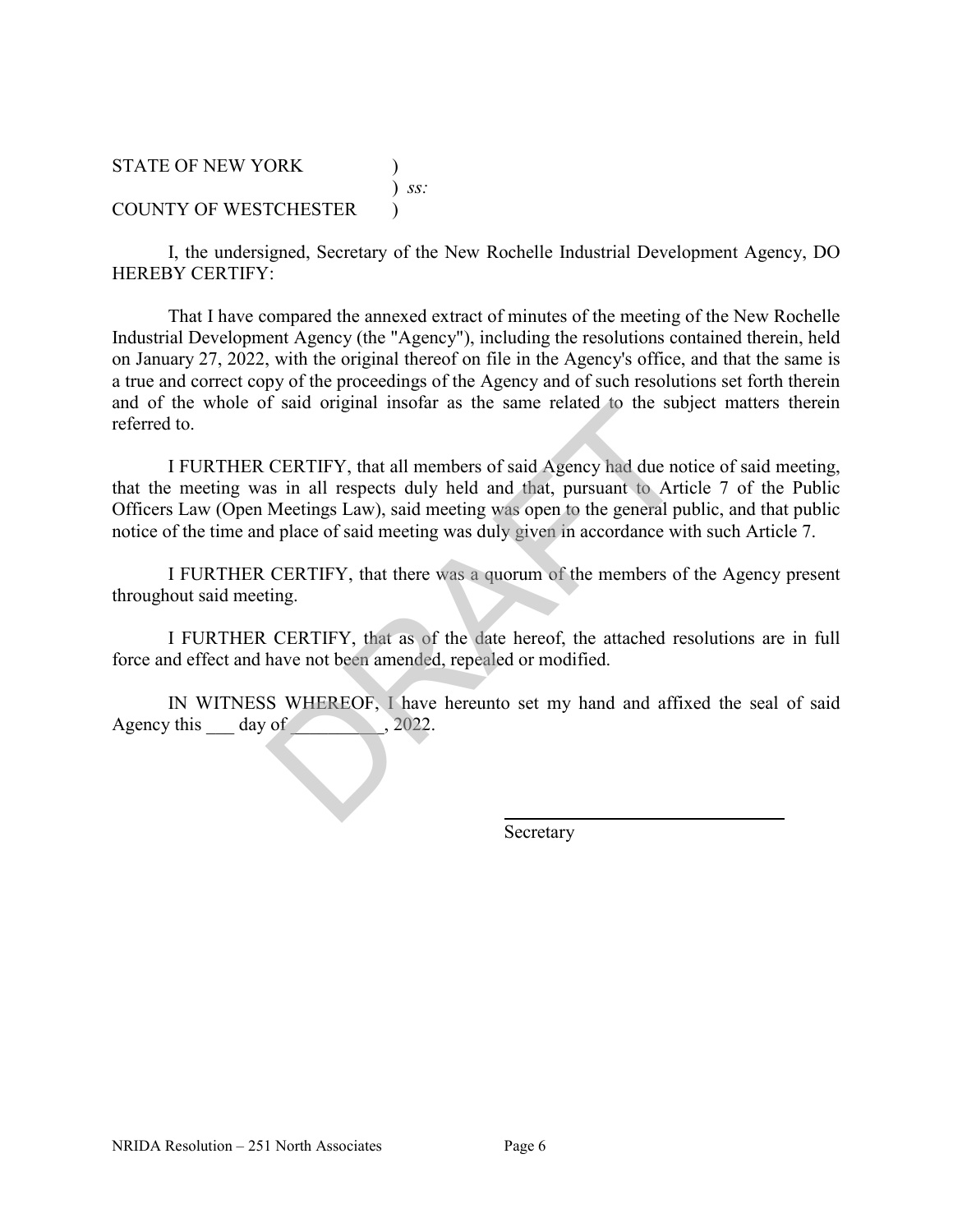**Janet J. Giris Partner** jjg@ddw-law.com

# **DELBELLO DONNELLAN WEINGARTEN WISE & WIEDERKEHR, LLP**

**COUNSELLORS AT LAW**

THE GATEWAY BUILDING ONE NORTH LEXINGTON AVENUE WHITE PLAINS, NEW YORK 10601 (914) 681-0200 FACSIMILE (914) 684-0288

**Connecticut Office** 1111 SUMMER STREET STAMFORD, CT 06905 (203) 298-0000

December 13 2021

## **By Email and First Class Mail**

Honorable Charles Strome, Chairman and Members of the Board of Directors New Rochelle Industrial Development Agency City Hall 515 North Avenue New Rochelle, New York 10801

## **Re: New Rochelle Industrial Development Agency with 251 North Associates, LLC.**

Dear Chairman Strome and Members of the Board of Directors:

 This firm represents 251 North Associates, LLC (the "Company") in connection with the above-referenced straight-lease transaction between the Company and the New Rochelle Industrial Development Agency (the "Agency"). The parties entered into the Transaction in February, 2018 to facilitate a project consisting of the construction on the property at 251 North Avenue, New Rochelle (Section 1, Block 231, Lot 28) (the "Property") of a 14-story mixed-use commercial and residential building (to be known as the "Standard") containing approximately 4,000 square feet of ground floor retail space and 112 dwelling units, and the "Standard Star" building (the "Project"). The Board of Directors<br>
Trial Development Agency<br>
York 10801<br> **Rochelle Industrial Development Agency with 251**<br>
The and Members of the Board of Directors:<br>
The and Members of the Board of Directors:<br>
The and Members of th

 The Project transaction documents were amended in June 2021, in connection with the creation of a commercial condominium comprised of three (3) units, encompassing the Property and the adjacent property located at 247 North Avenue. The 247 North Avenue property comprises one condominium unit ("Unit C"), and the Property is divided into two units: "Unit A" on which the Standard has been constructed, and "Unit B," which is improved with the "Standard Star" building.

Construction of the Project is now complete, and the Company is in the process of refinancing its existing loan. The lien of the new mortgage will only encumber Unit A. The lender is therefore requiring Unit A and Unit B to be separately owned, and that both Unit A and B be transferred to new single purpose entities (each an "SPE") each of which will be wholly